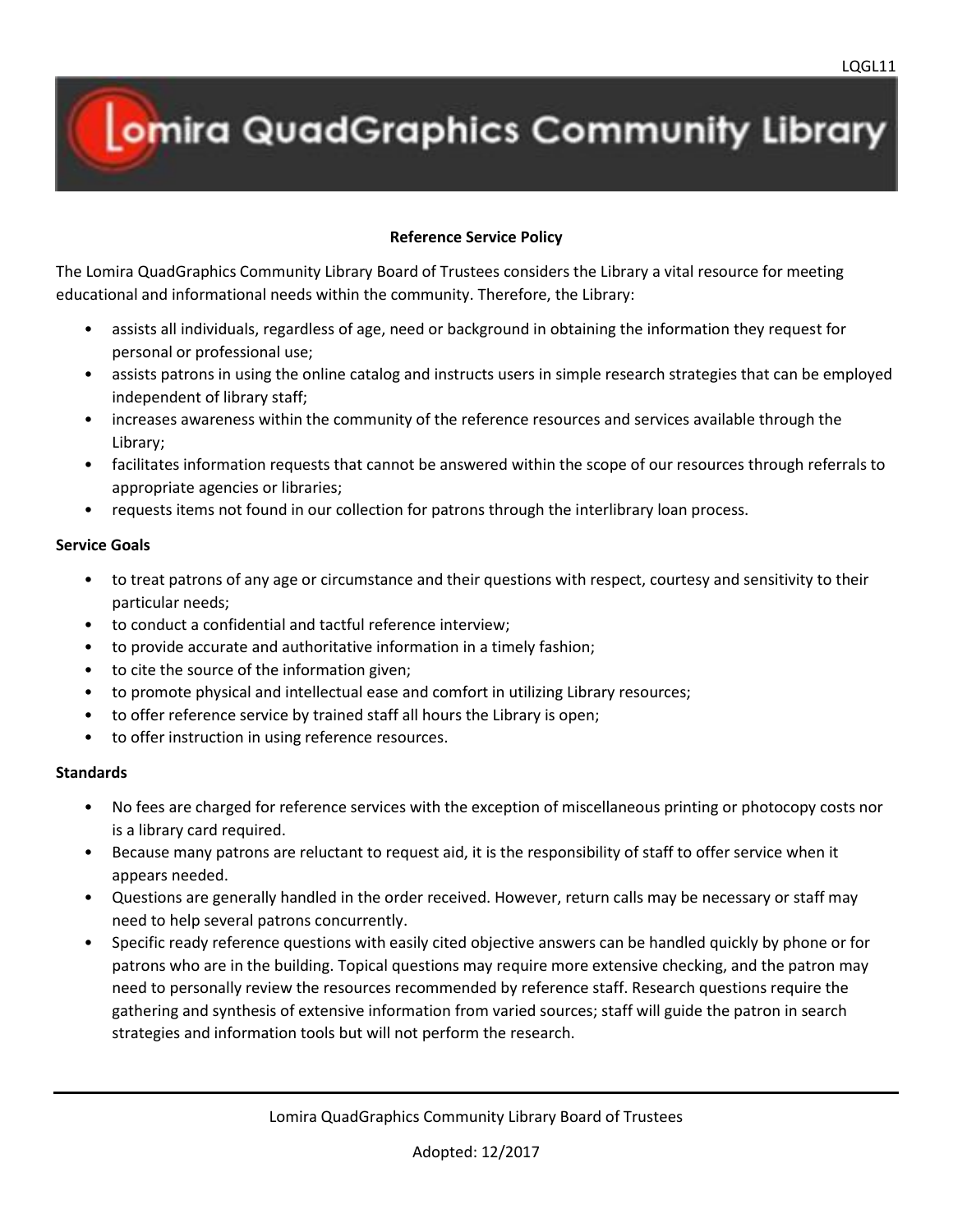- Reference staff will not provide opinions, analyses or interpretations. In some fields such as legal, medical or financial, patrons may be best served by consulting a professional in the appropriate field.
- The decision of what information sources to check and the length of time spent on a question rests on the expertise of the staff.
- While all efforts are made to provide authoritative collections and information, the Library does not take responsibility for the accuracy of information as found in its resources or presented by its staff.